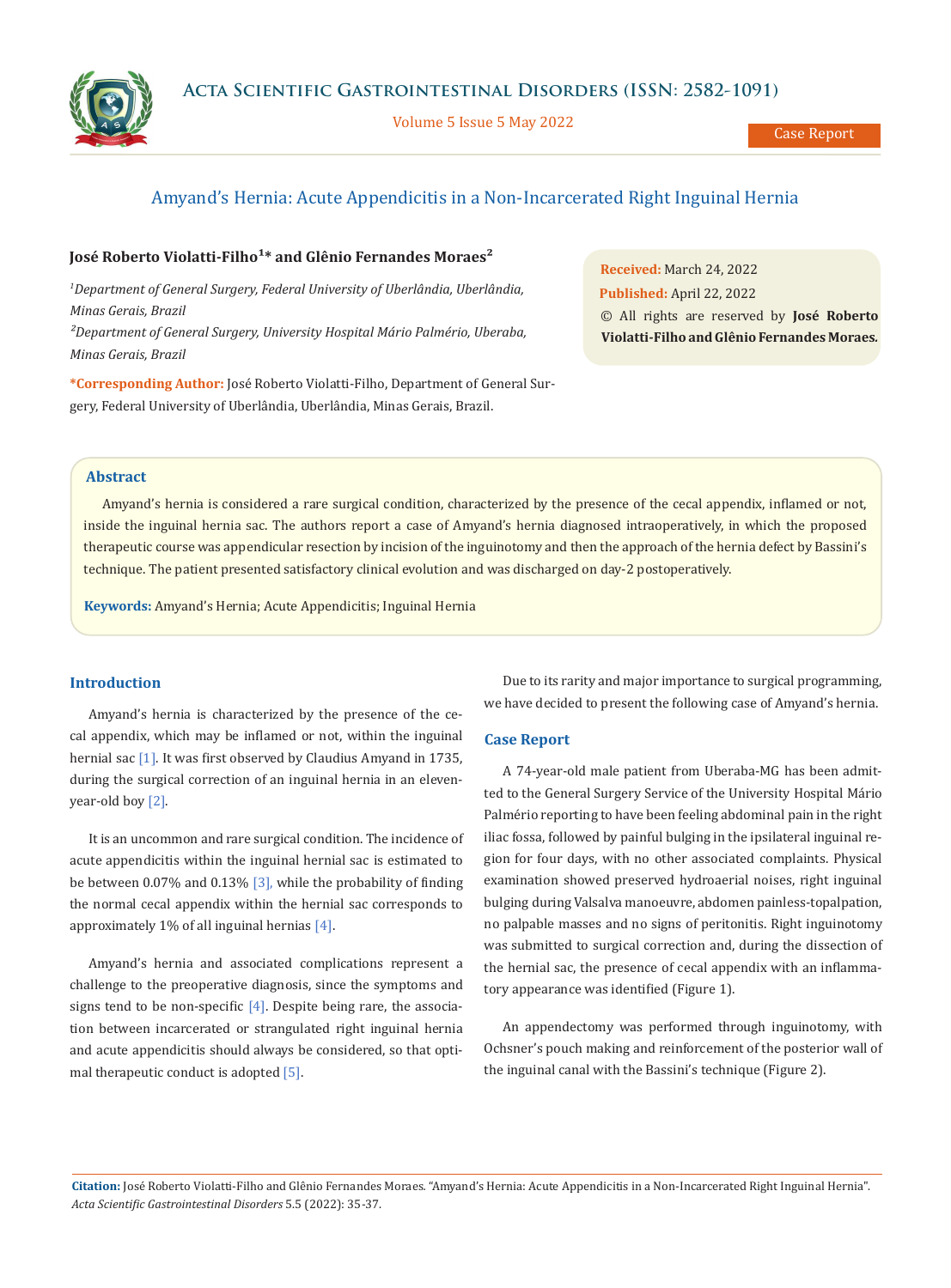

**Figure 1:** Cecal appendix inside the hernial sac.



**Figure 3:** Inflamed cecal appendix.

## **Discussion**



**Figure 2:** Appendicular resection by incision of the inguinotomy.

The anatomopathological examination of the surgical specimen evidenced acute appendicitis (Figure 3).

Due to a satisfactory clinical evolution, without complications, the patient was discharged on the second postoperative day.

The Amyand's hernia affects individuals of all age groups, and more frequently the male  $[3,4]$ . When it occurs in women, it tends to affect those who are postmenopausal<sup>3</sup>. In most of the presented cases, it is diagnosed on the right side, which is due to the normal anatomical position of the cecal appendix and because it is the most prevalent inguinal hernia in such position [6].

The pathophysiological mechanism remains uncertain, but the most accepted hypothesis is that the retrocecal appendix, when entering a patent vaginal process and crossing the inguinal canal, becomes more susceptible to microtraumas and to herniation and incarceration of its base. Such a circumstance can increase intraluminal pressure and predispose to local bacterial proliferation by decreasing blood flow, with consequent ischemia, necrosis and eventual perforation of the wall of the organ [4,7].

The signs and symptoms presented are indistinguishable from those of an incarcerated or strangulated inguinal hernia and are directly related to the situation of the vermiform appendix [7], which makes it difficult to perform the preoperative diagnosis. However, as some authors claim, the diagnosis can be safely performed through the association of imaging, ultrasonography and computed tomography of the abdomen [8,9]. Although our patient showed no signs of either incarcerated inguinal hernia or perito-

**Citation:** José Roberto Violatti-Filho and Glênio Fernandes Moraes*.* "Amyand's Hernia: Acute Appendicitis in a Non-Incarcerated Right Inguinal Hernia". *Acta Scientific Gastrointestinal Disorders* 5.5 (2022): 35-37.